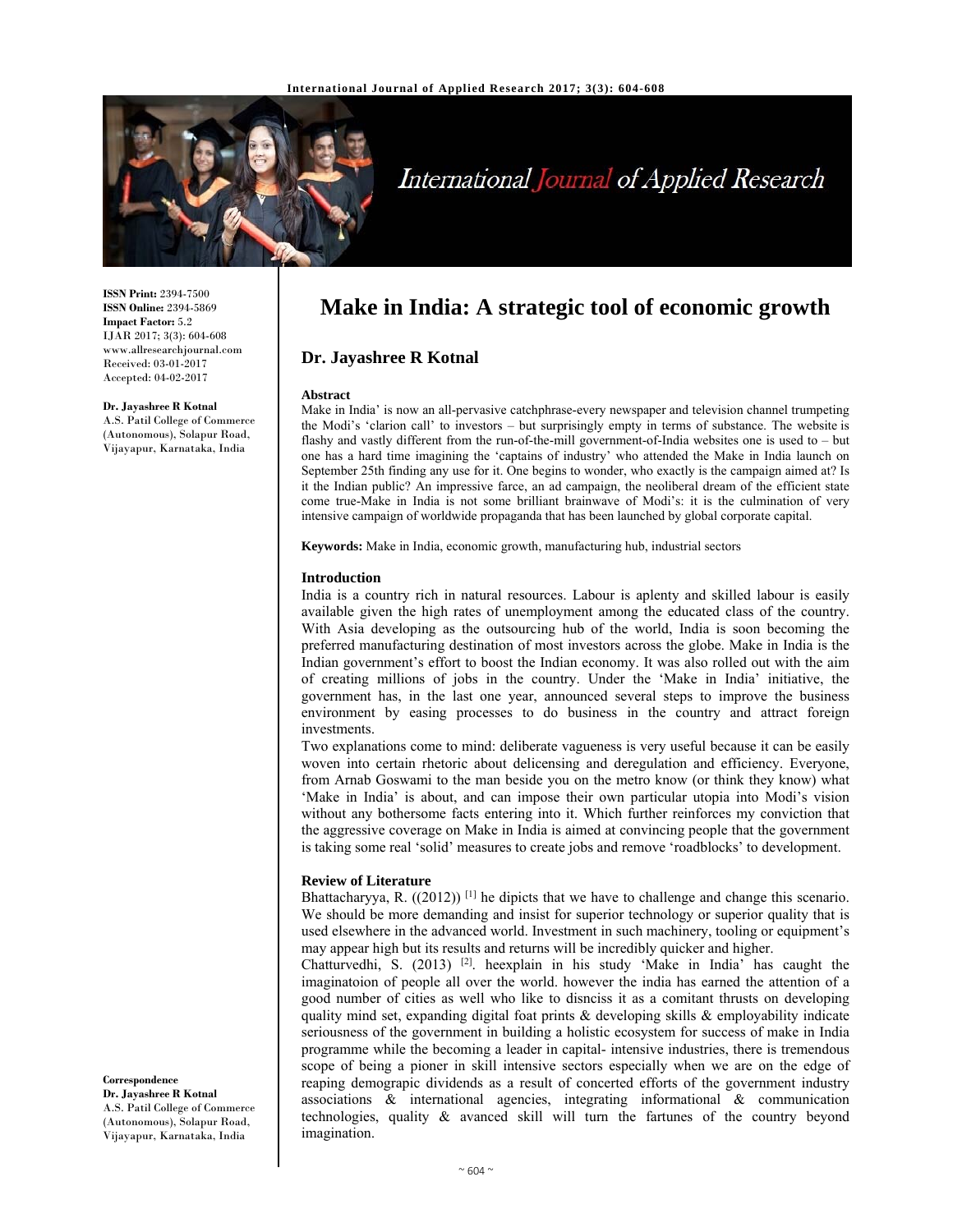Boon (2001) in his study, "Foreign Direct Investment and Economic Growth" investigates the casual relationship between FDI and economic growth. The findings of this thesis are that bidirectional causality exist, between FDI and economic growth in Malaysia i.e. while growth in GDP attracts FDI, FDI also contributes to an increase in output. FDI has played a key role in the diversification of the Malaysian economy, as a result of which the economy is no longer precariously dependent on a few primarily commodities, with the manufacturing sector as the main engine of growth.

The study by Dua and Rashid (1998)<sup>[3]</sup> for the Indian economy does not support the unidirectional causality from FDI to Index of Industrial Production (IIP), wherein is taken as the proxy for GDP. In fact, this study used the monthly data for IIP and GDP, which may include seasonal component in its variation and hence it is required to deseasonalise the data.

This result is also confirmed by the study of Pailwar (2001) and the study also argues that the foreign firms are more interested in the large Indian market rather than aiming for the global market. By using a vector error correction model (VECM)

## **Objectives**

- To convert India into Global Manufacturing Hub
- To Provide Employment
- Boost Economic Growth
- To urge both local and foreign companies to invest in India

## **So, what is Make in India?**

## **Deregulation and delicensing of the manufacturing sector**

- 1. Introducing self-certification or third-party certification for safety standards; for activities classified as non-risk or non-hazardous it's to be entirely self-certified (seeming to render the very act of 'certification' a misnomer)
- 2. The process of applying for industrial licenses is to be made through an online portal
- 3. The validity of industrial licenses is extended from two to three years
- 4. A number of sectors such as defense and construction have been opened up entirely  $-$  (a further dwindling of the number of licensed industries – at the end of the deregulation phase in 1997–98, only nine industries had some regulations in terms of entry by private investors)

## **New Infrastructure**

- 1. building industrial corridors and smart cities
- 2. strengthening intellectual property regime compliance with global standards
- 3. skill development

## **Opening up India's 'high-value' industrial sectors**

Defense, construction and railways are open to private investment; in defense the FDI cap has been doubled, and on a case-to-case basis, 100% FDI may be permitted; 100% FDI in rail projects and in construction

## **Specific targeting of twenty-five sectors**

These include automobiles, auto components, aviation, biotechnology, chemicals, defense manufacturing, electrical machinery, IT, pharmaceuticals, roads and highways, food processing, mining, oil and gas, and thermal power. Largely, these are capital-intensive and require highly skilled labour; even if in themselves they are not capital-intensive, the idea is clear that you're going to use imported technology which as I will argue later on is inherently biased against employing a lot of labour. And finally, and most importantly, our new government apparently has a 'new mindset,' as it claims with such fresh-faced Pollyanna-esque innocence: "an attitudinal shift in how India relates to investors: not as a permit-issuing authority, but as a true business partner."

# **Roundup**

The changes are in perfect continuity with reforms introduced by Congress-led government in the early 90s. The rhetoric of delicensing and deregulation and decrying the 'inspector and license raj' is no new innovation of Modi's. However, there are a couple of things to be noted:

- The new industrial corridors will cover vast tracts of land, and will likely result in a large number of social struggles against the acquisition of this land, particularly damaging to tenants
- Complying with global intellectual property rights regime has some very problematic consequences, particularly on the availability drugs and medicines
- Lack of attention paid to 'skill development': the constant harping on the benefits 'India's youth' is puzzling because the only provision that seems to have been made is an 'Indian Leather Development Programme.' It is supposed to train a lakh of young people, which is terribly inadequate, given the extent of unemployment existing now, and expected in the future. This is important, given the next point, which is:
- The sectors being concentrated on are largely capitalintensive: IT, aviation, automobiles. They do not employ large amounts of labour, and whatever labour they employ is highly skilled labour. Without adequate education or training, only miniscule fractions of the 'youth' are likely to benefit.

# **Evaluating Make in India**

To make sense of the strategy and critique it in any real way one needs to know what the stated objectives are, figure out how successful it is likely to be in achieving this, and finally to question the objectives and the strategy itself.

The objective is a bit confusing. Said Modi, "India must increase manufacturing and at the same time ensure that the benefits reach the youth of our nation." (But isn't the former a *means* to achieving the latter and not an end in itself?) But let's give him the benefit of the doubt and assume that his objective is this: to increase opportunities productive employment for a wide subset of the population via the means of growth in private manufacturing. The method being pursued is to integrate India into global manufacturing value chains as a way of driving export-led industrial growth.

This leads us naturally to the next part of the exercise: namely, what are the effects of such a process, how does it precede, that does it benefit – in other words, what is the political economy of Make in India?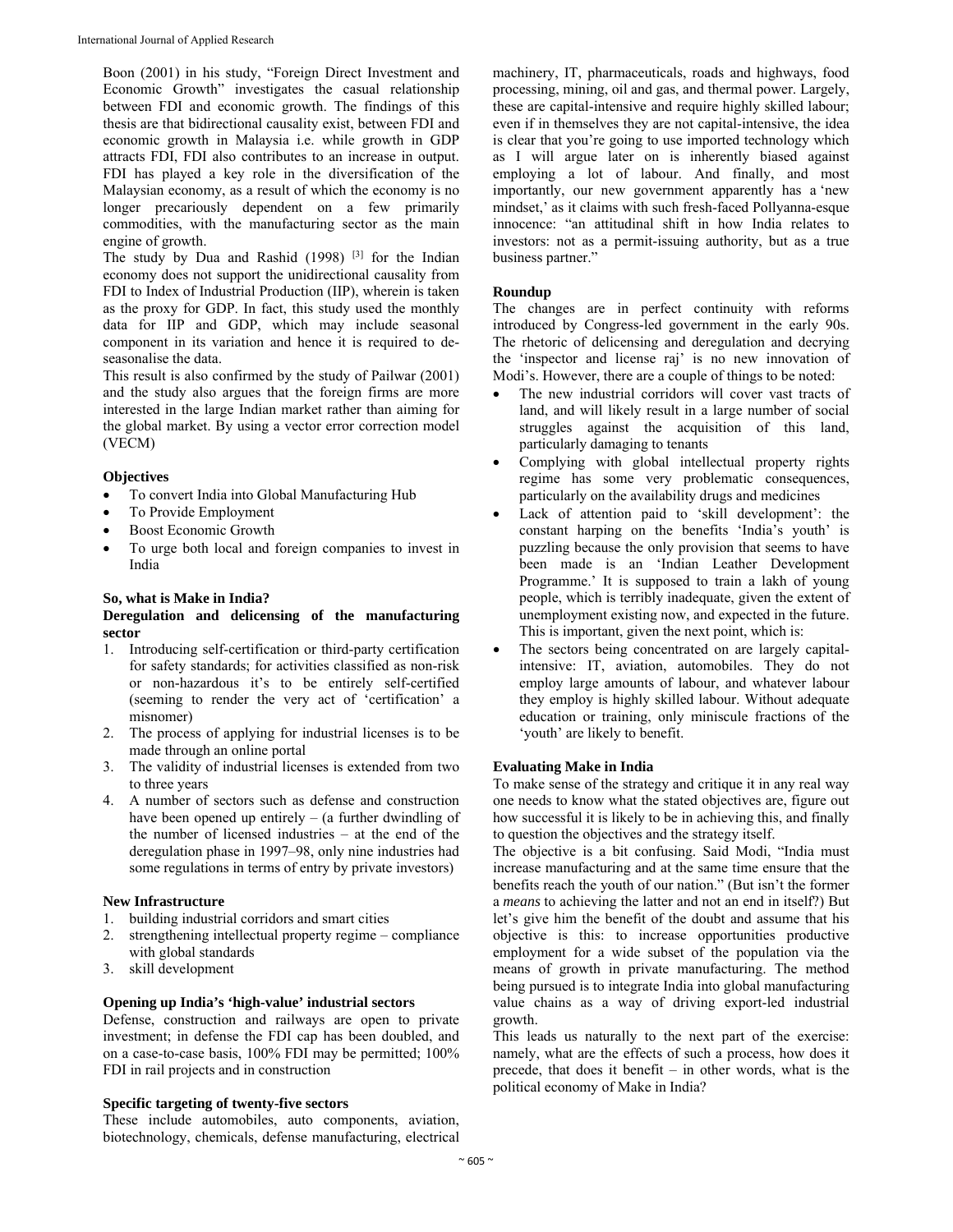## **The political economy of Make in India**

At a fundamental level Make in India is an attempt to alter the production structure of the economy. A shift from agriculture to manufacturing is what is being drummed into our heads. But the important question to ask is this: what sort of industry are we promoting?

Producing goods for export and having these goods produced by multinational companies have very specific implications, and this requires consideration. The demand for these commodities comes from export markets abroad and from the urban/metropolitan middle classes, and richer sections of the rural classes. In other words, domestic markets are extremely narrow – Ford and Honda aren't producing for the typical rural agricultural worker or urban casual labourer.

The other important consideration is that these industries are capital-intensive and/or employ largely skilled labour (employment growth is therefore likely to be minimal, especially since domestic industry will undergo considerable upheaval and displacement). The reason why the incoming investment won't generate employment is simply this: manufacturers producing abroad are likely to have developed processes that reflect the capital-labour ratios that are prevalent in advanced capitalist countries. And because this sort of investment makes use of highly-skilled highlypaid workers, the income distribution will get even further skewed.

What we have is this mutually-reinforcing cycle where the entire economy is restructured and reoriented to cater to the consumption of certain classes in the economy. Add to this the fact the BJP-regime is systematically dismantling all forms of social support – from labour laws to the MNREGA – and you not only have an absence of growth-benefits accruing to the poor: one is likely to see income being transferred *away* from them. The much-lamented reserves of labour will be left unemployed in agriculture but and you will have a set of urban casual labourers and contract workers who are kept at the periphery of this economy – marginalized, even as their labour is exploited.

# **Support for Modi and Make in India**

This is a description of an economic process that is no doubt crude and simplified, and reflective of my own inadequate knowledge of the processes that the Indian economy has been undergoing since the last two decades. But I found it useful for two reasons: the first is a personal one in that it helped me form a convincing narrative of the transformation in my own city: Hyderabad. The IT industry in Hyderabad was the product of the 90s reforms and a certain policy followed by the erstwhile Andhra Pradesh state under Chandrababu Naidu, whose policy, insofar as it deviated from 'deregulation' emphasized urban infrastructure. It no doubt generated a great deal of indirect employment but the lion's share of wages went to IT professionals – highly skilled, highly educated, and almost uniformly drawn from privileged class and caste backgrounds (by virtue of which they were given access to the aforementioned skills and education). What was remarkable was how rapidly the entire city changed, and centered on this new modern cosmopolitan young class of consumers. The Old City of the Charminar, of bangles and biryani, and the Nizams is now merely another item up for consumption on tourist brochures – the city is peculiarly desolate: highways, malls, and franchise outlets dominate the urban landscape, and are

all eerily empty precisely because only a tiny fraction of the city's population can afford to frequent them. Using highways require cars, and most malls are situated on highways and inaccessible to those without such transport, and franchise outlets are priced so as to exclude consumption of most but a tiny few – are we not talking of a city structured to cater only to the richest?

In other words, those not belonging to the 'middle-class' have no spaces to call their own. In fact, this is not just a problem for the poor. I feel that the restructuring of the city in this fashion is impoverishing *everybody*, not just those on the margins of the economy. When consumption is individualized and commoditised, and when any recreational activity to be undertaken is premised on spending money, the concept of communal or public spaces disappears entirely, and if this is not impoverishment, what is?

The second reason such a narrative was useful in that it helped think of reasons why such a campaign could generate objective material interests in its support. The standard narrative of how the 'toiling masses' have been hoodwinked by Modi's well-funded campaigning is only partly true as there are many groups who stand to gain, and not just global or domestic capital. One group is the urban middle classes and the rural rich who stand to gain in two obvious ways: the economy is being restructured to produce the sort of commodities they demand and they may also avail of lucrative employment opportunities. A greater demand for skilled labour would drive up wages (subject, of course, to constraints that I will outline next).

## **Constraints and limits to export-led narrow-based growth**

Now we that we've seen how Make in India, and strategies running parallel to Make in India, could benefit the upper sections of society while marginalizing those already poor and vulnerable, we must recognize that such a strategy could fail:

- 1. Internal/domestic demand is necessarily constrained (and is bound to remain constrained over the entire course of the strategy as I have just sought to argue simply because it entails no transfers of income to a large majority of the Indian population). Demand from the developed world for Indian exports is likely to be low as well, particularly in the context of a global recessionary climate, which I think, is the point being made by our RBI governor.
- 2. Lack of infrastructure: a bid to build infrastructure via the thoroughly discredited PPP model is unlikely to solve the very real problem India faces in terms of infrastructure
- 3. In order to attract global capital the Indian state needs to undertake certain measures that ensure the cheap manufacturing costs: giving capital access to cheap labour and natural resources – as has already manifested itself in recent changes in the labour laws, in the land acquisition act, and in the flexibility of environmental clearances. Social resistance to such measures is inevitable, I think.
- 4. Other developing economies are also competing to be low-cost manufacturing locations, and the state will have to work doubly hard to ensure a favorable investment climate, and having to suppress resistance and social struggles as and when they arise.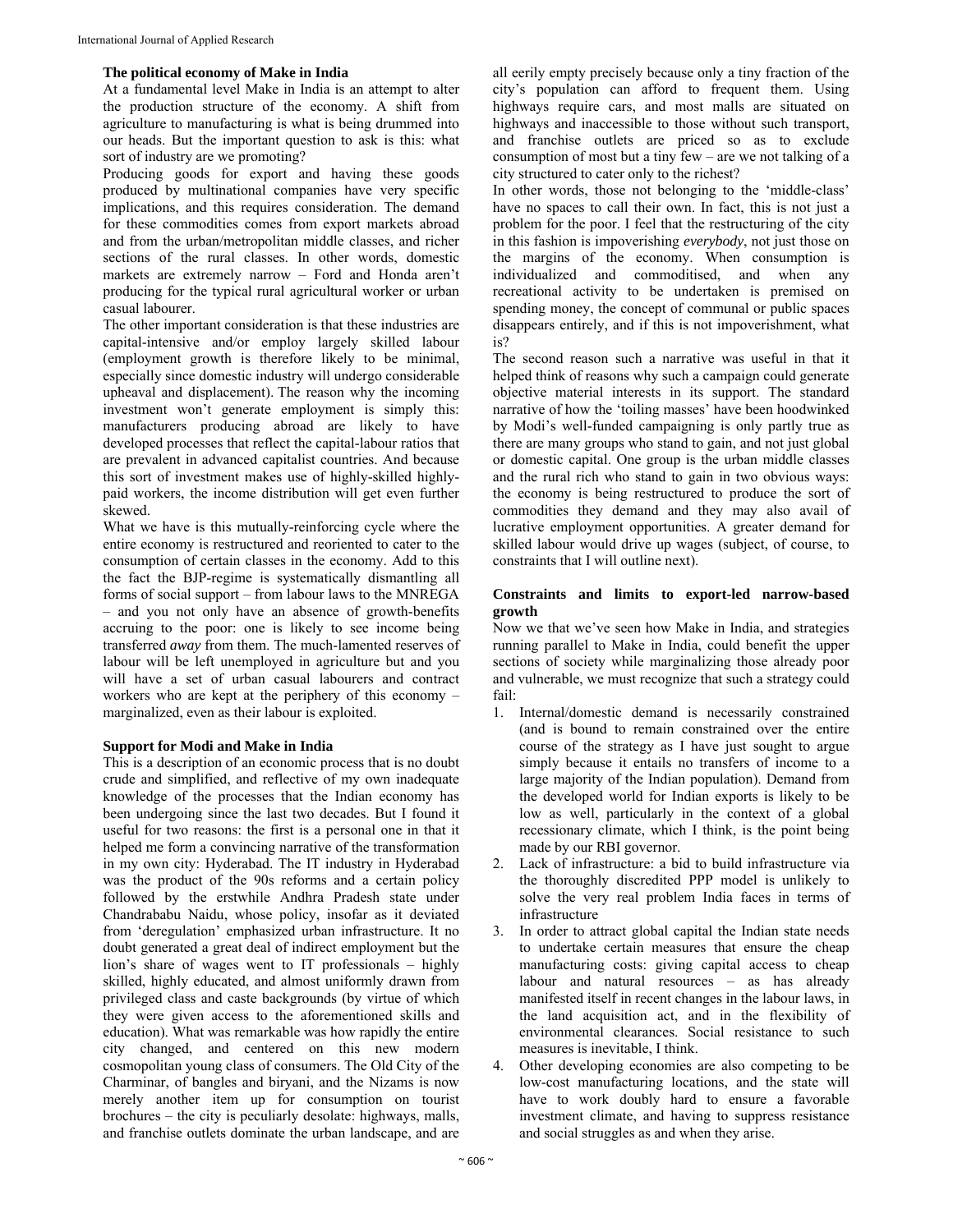**To sum up**: Make in India is not a novel or radical turnabout for the Indian economy, the way it is made out to be – it is merely an intensification (more blatant, more brazen, and more assertive) of the policy stance that has dominated discourse since the nineties. It represents a significant worsening of the economic marginalization of the poor and the vulnerable – both if it succeeds, and if it doesn't.

"Stop work" shouted the union leader. Suddenly a screeching sound brought all the machines to a grinding halt as if the machines had a built-in feature to stop in a jiffy. The subsequent silence was deafening and disquieting. Within minutes, slogan shouting became more raucous. Red flags fluttered all over! Today, this is no longer a familiar scene barring a few isolated instances. From being argumentative, we have progressed to being adept at negotiation and find out win-win solutions.

From 154 man-days lost in 1992 to 3 man-days lost in 2011 (according to research by Rajani Pathania, which was based on Indian Labor Statistics Data 1992-2001), the sharp decline in the number of industrial disputes in India is indeed a positive indicator that the labor environment here is conducive for 'Make-in-India'. Yes, India is ready and our Prime Ministersees it too. Whether we should cater to the domestic or the export market is a debate that is best left to politicians and bureaucrats to dwell on. Isn't it for the entrepreneurs to take a final call on what, where, when and how to produce and what markets they should sell their products to?

Even in a favorable environment, a robust Industrial Relation (IR) strategy is vital. Proactive, smart and easy to implement strategies should be the focus for new entrepreneurs to create an uninterrupted industrial environment.

## **Need for world-class technology**

Manufacturing is a capital and manpower intensive affair. Modern technology can ease the pain of manifold processes involved in the delivery of the final product with high level of precision and quality, be it mass production or niche products. It enables businesses to become competitive. A perfect balance between technology and highly skilled people to manage the modern facility is a win-win for all the entrepreneur, employees, government and the society.

## **Location**

It is imperative that before one opens a factory, entrepreneurs should study all geographical locations for business viability to make an informed decision. It is strategically important to identify a location away from areas where active unionism traditionally prevails. While this is not in any way undermining the contributions of the unions, do not disregard potential high risk for a few strategic advantages. However, it would be best if organizations get IR subject matter experts to develop a strategy based on past data, including instances where unions created more bottlenecks than extending their support.

It reminds me of a union who were vehemently against introducing computers for data management and speedy customer service in one of the banking companies. The management had to agree to their demand of granting Computer Allowance to implement computerization! The unions were against introducing computers in the bank as

they saw it as a management ploy to deplete the union strength in the bank. They resorted to 'Stop Work' tactics when we introduced a couple of computers on a trial basis in the customer service department. To manage the situation, the bank offered special allowance to Tellers (clerical staff) to work on the computers.

Unions are unreasonable at times in many ways. Here's a difficult situation we faced when implementing "pay for performance" culture in the organization. In a competitive market environment, it is the people who make the difference. Performance Management Programs are introduced to identify high performing and high potential employees in the organization. The unions felt that the managers have the tendency to do assessment on 'face value (subjectivity)' and not on 'performance value (objectivity). They considered that the PMP was being used by the management to disintegrate the unity and comradeship of their members!

The management wanted the IR manager to make participation in Performance Management mandatory for all unionized employees. The IR manager then told the union leaders that the management would promote high performing '(unionized) non-exempt' employees to management (exempt) cadre. Unfortunately, it backfired instantly. The union leaders called for an abrupt pen-down strike and subsequently served us with a notice for an indefinite strike. They suspected that this was a ploy to reduce union strength.

It was contextual to mention that this was also the time when management was slow in backfilling any 'nonexempt' position for the 'inhibitions' they created in running the business seamlessly, including no flexibility on working hours. The unionized employees strictly work as per working hours stipulated in the industry-wide settlements.

We called for an urgent bipartite meeting, where we had them to agree to participate in Performance Management but with a caveat or two. They were equal performance bonus to all members and continue with tenure-based promotion even if the performance is unsatisfactory! The purpose of agreeing to this approach was strategic as we wanted to inculcate a performance driven mindset in non-exempt employees to begin with. Secondly, it was a great way to identify training needs for non-exempts too. We ensured that they attended the training programs along with exempt employees and get positively influenced. In subsequent years, we also achieved their full participation in 'pay for performance', acceptance to performance bonus and promotion to exempt category based performance ratings!

## **Compliance to Labor Laws**

Governments are already working on labor reforms in a bid to simplify conducting a business in India. More often, these start-up companies have the tendency of looking at shortterm gains and evading labor laws as their main aim is to build the business before focusing on the compliance matters. It is a short-term vision and not a prudent IR strategy at all. It is important to ensure 100 per cent compliance from the beginning itself. No adherence to compliance can get the company into deep trouble, including disengaged workforce coming together to form a union. It is a 'penny-wise pound-foolish' approach. The right IR strategy is to ensure that employees' interests are well protected by adhering to the law of the land from the very beginning of the company's inception.